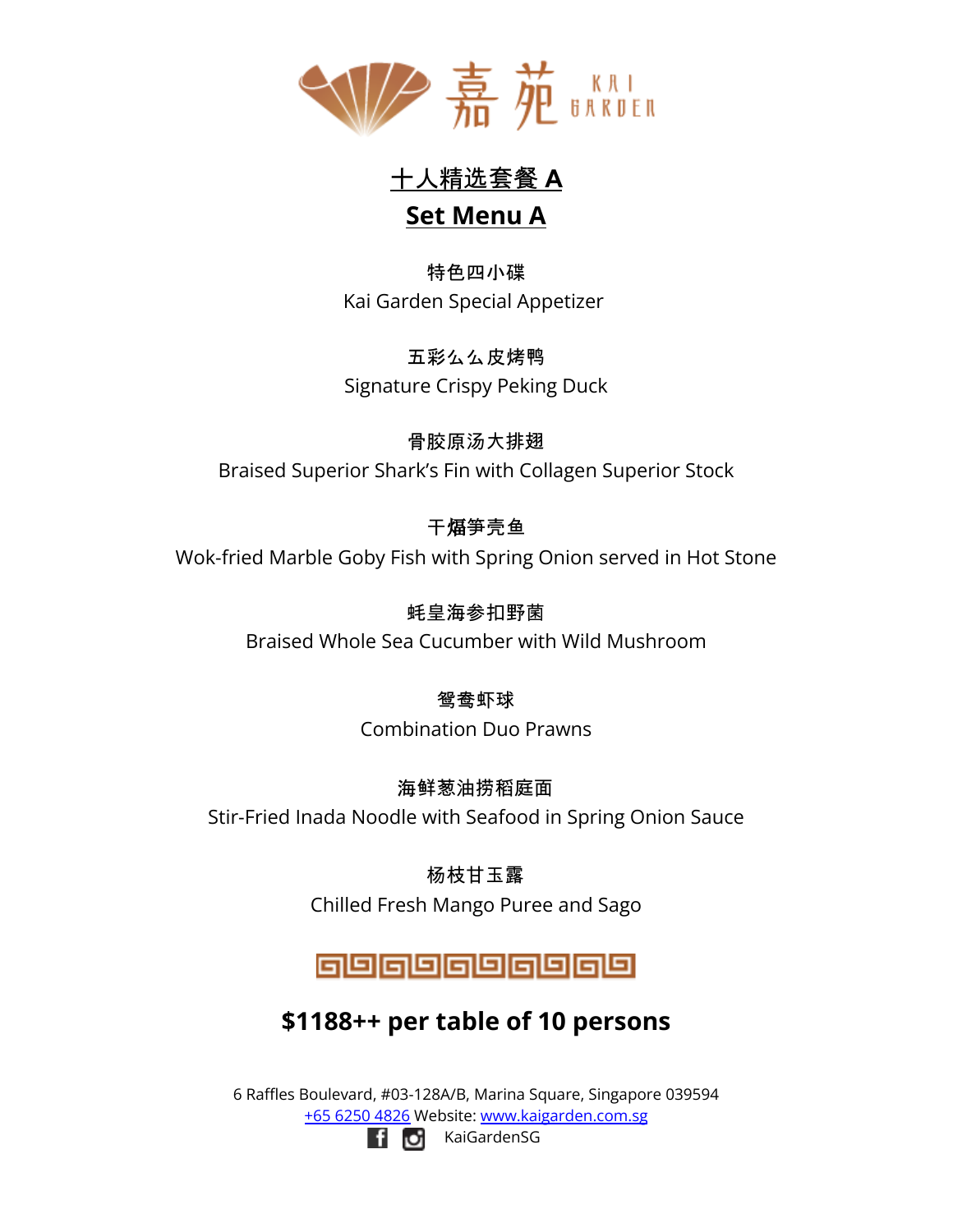

十人精选套餐 **B**

## **Set Menu B**

金陵片皮乳猪 Roasted Whole Suckling Pig

黄焖蟹肉烩勾翅 Braised Shark's Fin with Fresh Crab Meat in Tham's Brown Sauce

> 龙虾汤过桥象拔蚌 Poached Live Geo-duck Clam with Lobster Soup

## 蚝皇南美参扣鹅掌

Braised South America Sea Cucumber with Goose Web in Brown Sauce

清蒸海星班 Steamed Live Garoupa in Superior Soya Sauce

## 椒盐乳猪件

Deep-Fried Suckling Pig with Salt and Pepper

海鲜葱油捞稻庭面 Stir-Fried Inada Noodle with Seafood in Spring Onion Sauce

> 合时果盆 Seasonal Fruit Platter

# 888888888

# **\$1488++ per table of 10 persons**

6 Raffles Boulevard, #03-128A/B, Marina Square, Singapore 039594 +65 [6250](tel:+6562504826) 4826 Website: [www.kaigarden.com.sg](http://www.kaigarden.com.sg) **Fi O** KaiGardenSG